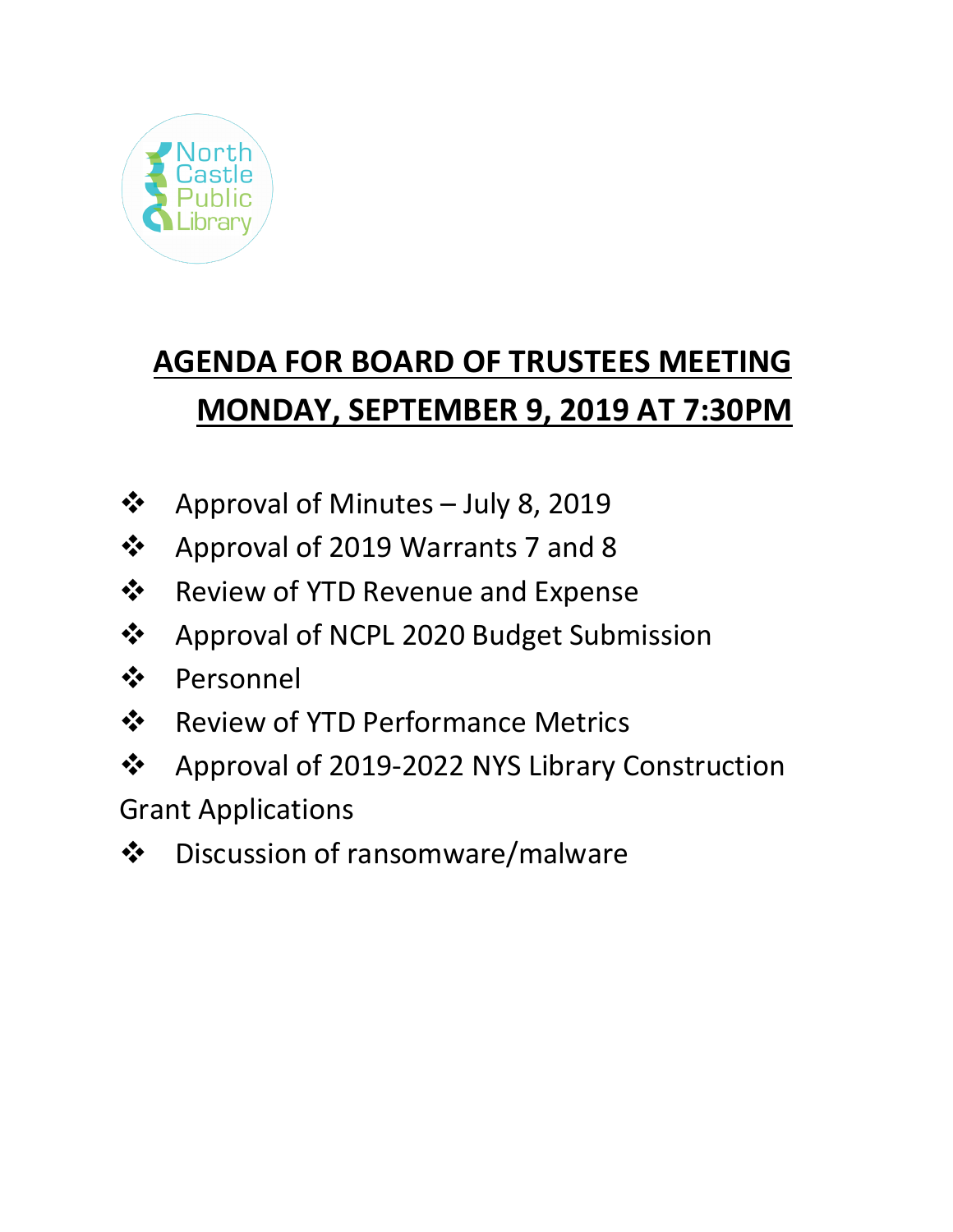## **North Castle Public Library**

## **Library Board of Trustees Minutes – September 9, 2019**

Sean Ryan called meeting to order at 7:35 PM

## **In attendance:**

**Trustees:** Jeanne Lapsker, Stephanie Paul, Jennifer Paulson Lee and Sean Ryan

**Library:** Edie Martimucci

**Town:** Steve D'Angelo

**Key Votes/Review** -

**Approval of the Minutes for the July 8, 2019 NCPL Board of Trustees meeting** - Jennifer made the motion to approve the minutes and Jeanne seconded. All were in favor

**Approval of NCPL 2019 Warrants 7 and 8** (AP GL Report) - Total expenses in 2019 Warrant 7 are \$51,101.46 of which the Friends are paying \$3,675.65. Total expenses in Warrant 8 are \$42,121.05 of which the Friends are paying \$8,876.89. Thank you, Friends for your continued support!!! Scott Stopnik has reviewed all invoices in these warrants and supports their approval. Thank you, Scott!!! Thanks also to Abbas Sura and Patrick Ricci for their financial support of NCPL!!! Jennifer made the motion to approve Warrant 7 and Jeanne seconded. All were in favor. Jennifer made the motion to approve Warrant 8 and Jeanne seconded. All were in favor.

**NCPL 2019 YTD Revenue & Expense Reports** (in two formats thru August 30,2019). YTD 2019 NCPL financials are as expected and remain strong.

**Approval of NCPL 2020 Budget Submission** – Key budget assumptions discussed were - (1) the Armonk Children's Room project will complete in 2019, (2) 2020 construction projects will include renovation of the Armonk bathrooms, part of the NWP renovation that includes HVAC and restroom replacement and potentially replacement of part of the Armonk roof, (3) the third position - part time Library Assistant - that the BOT and TB approved for 2019 will be filled no later than early 2020. Jennifer made the motion to approve the NCPL 2020 budget submission and Jeanne seconded. All were in favor.

**Approval to hire one hourly Librarian and three hourly pages** (all as needed). (1) Karen Christopher as an hourly Librarian at \$23.00/hour. (2)